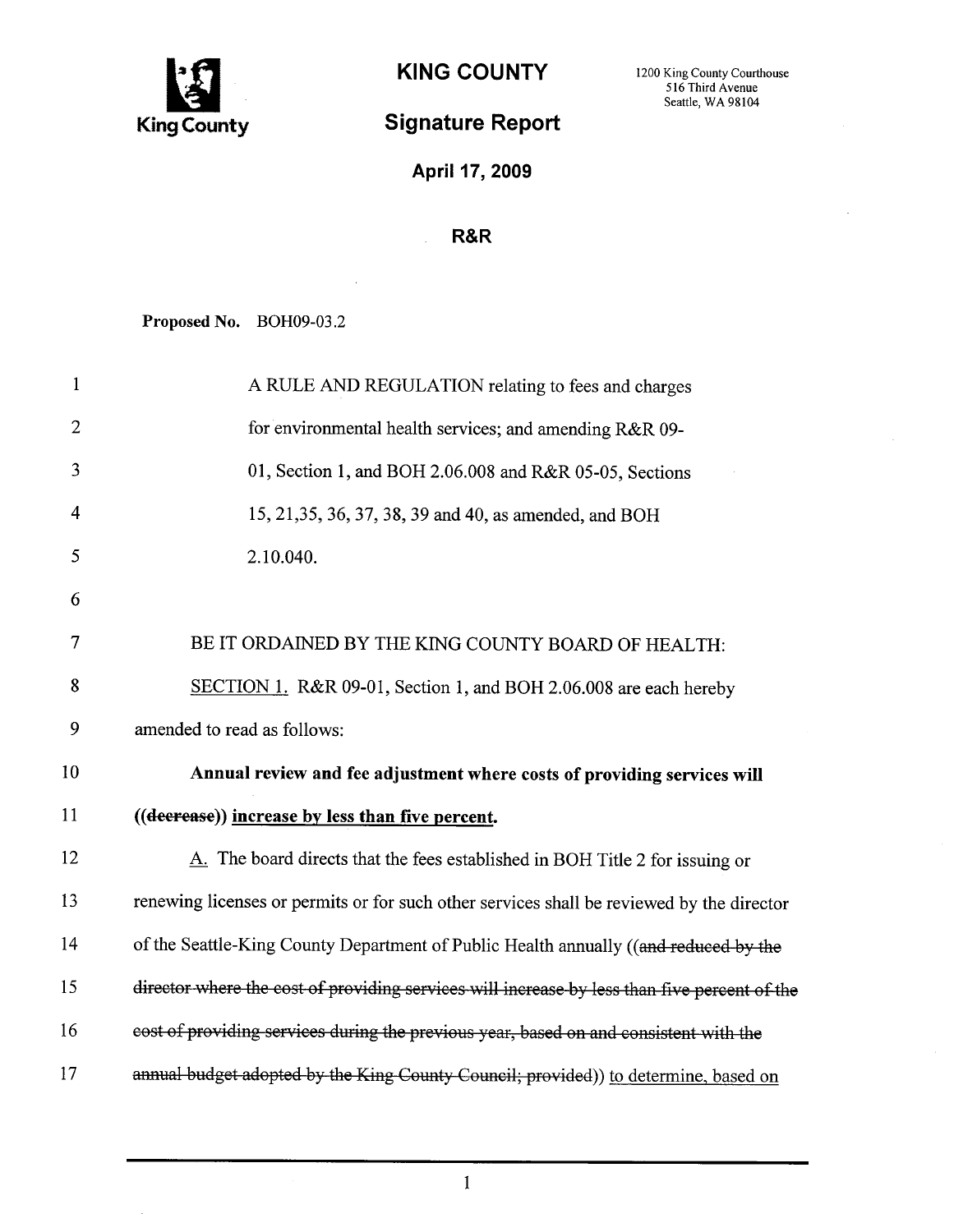| 18 | and consistent with the annual budget adopted by the King County Council, whether the         |
|----|-----------------------------------------------------------------------------------------------|
| 19 | cost of providing services will increase by less than five percent of the cost of providing   |
| 20 | services during the current year. If the director determines that the cost of providing       |
| 21 | services will increase by less than five percent of the cost of providing services during the |
| 22 | current year, the director shall reduce fees from the levels established in BOH Title 2 so    |
| 23 | that the fees for services shall not exceed the actual cost of providing ((any such)) the     |
| 24 | services. This authority does not include the authority to adjust penalties established by    |
| 25 | the board.                                                                                    |
| 26 | B. The director shall report in writing to the board any reduction in fees by                 |
| 27 | December 15 before the year the reduced fees are to take effect. The director shall also      |
| 28 | report to the board on any reduction in fees at the next regularly scheduled or special       |
| 29 | meeting of the board after December 15.                                                       |
| 30 | C. The director shall post the amounts of any reduced fees in both written and                |
| 31 | electronic form for inspection, review and copying by the public, including providing a       |
| 32 | copy, in writing or by electronic format, of the fees to the clerk of the board and each      |
| 33 | member of the board of health and posting the fee on the Internet, on or before December      |
|    |                                                                                               |
| 34 | <u>31.</u>                                                                                    |
| 35 | SECTION 2. R&R 05-05, Sections 15, 21, 35, 36, 37, 38, 39 and 40, as amended,                 |
| 36 | and BOH 2.10.040 are each hereby amended to read as follows:                                  |
| 37 | Plan review fees.                                                                             |
| 38 | Part 1 — Plan Review Fees.                                                                    |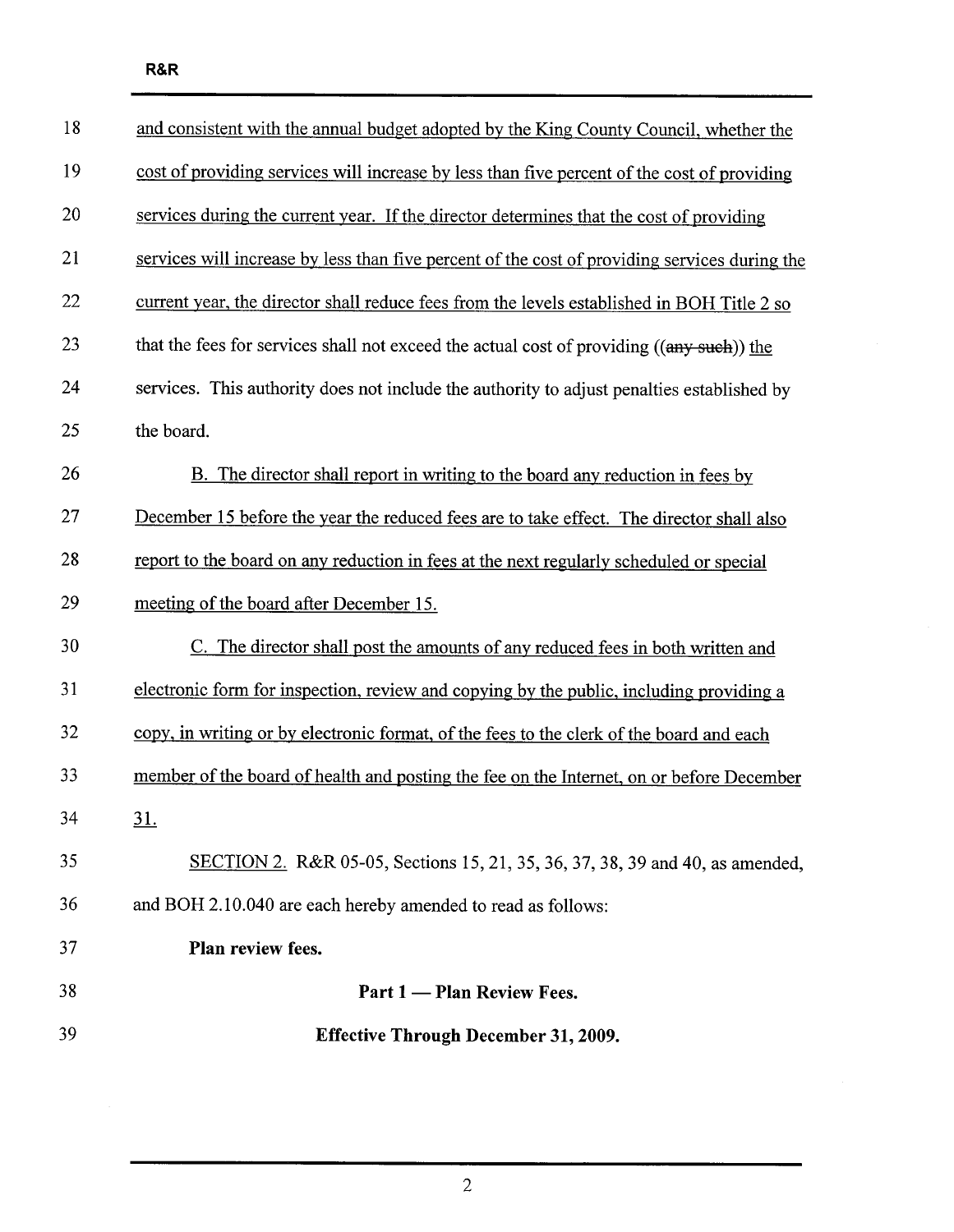R&R

| 44 |                                                                                           | Effective January 1, 2010, Through December 31, 2010. |                            |
|----|-------------------------------------------------------------------------------------------|-------------------------------------------------------|----------------------------|
| 43 |                                                                                           | Part 2 — Plan Review Fees.                            |                            |
|    |                                                                                           |                                                       | hour after two hours       |
|    |                                                                                           | establishment                                         | \$173.00 per hour for each |
|    | G.                                                                                        | Change to mobile or limited food service              | \$347.00 base fee plus     |
|    | F.                                                                                        | Temporary food establishment (all categories)         | \$25 per review            |
|    |                                                                                           | when no plan review is required                       | hour after two hours       |
|    |                                                                                           | before plan submittal, or on-site inspection          | \$173.00 per hour for each |
|    | Ε.                                                                                        | Subsequent preoccupancies, on-site inspection         | \$347.00 base fee plus     |
|    | D.                                                                                        | Plan resubmittal                                      | \$173.00 per hour          |
|    |                                                                                           |                                                       | hours                      |
|    |                                                                                           |                                                       | hour after ((four)) three  |
|    |                                                                                           |                                                       | \$173.00 per hour for each |
|    | C.                                                                                        | Two or more plan reviews for one facility             | \$520.00 base fee plus     |
|    |                                                                                           |                                                       | hour after three hours     |
|    |                                                                                           |                                                       | \$173.00 per hour for each |
|    | B.                                                                                        | Remodel                                               | \$520.00 base fee plus     |
|    |                                                                                           |                                                       | hour after four hours      |
|    |                                                                                           |                                                       | \$173.00 per hour for each |
|    | A.                                                                                        | New construction                                      | \$694.00 base fee plus     |
| 42 | and providing consultation, as follows:                                                   |                                                       |                            |
| 41 | review fees for reviewing plans and specifications, conducting preoperational inspections |                                                       |                            |
| 40 | The owner or operator of a food establishment shall pay to the health officer plan        |                                                       |                            |

3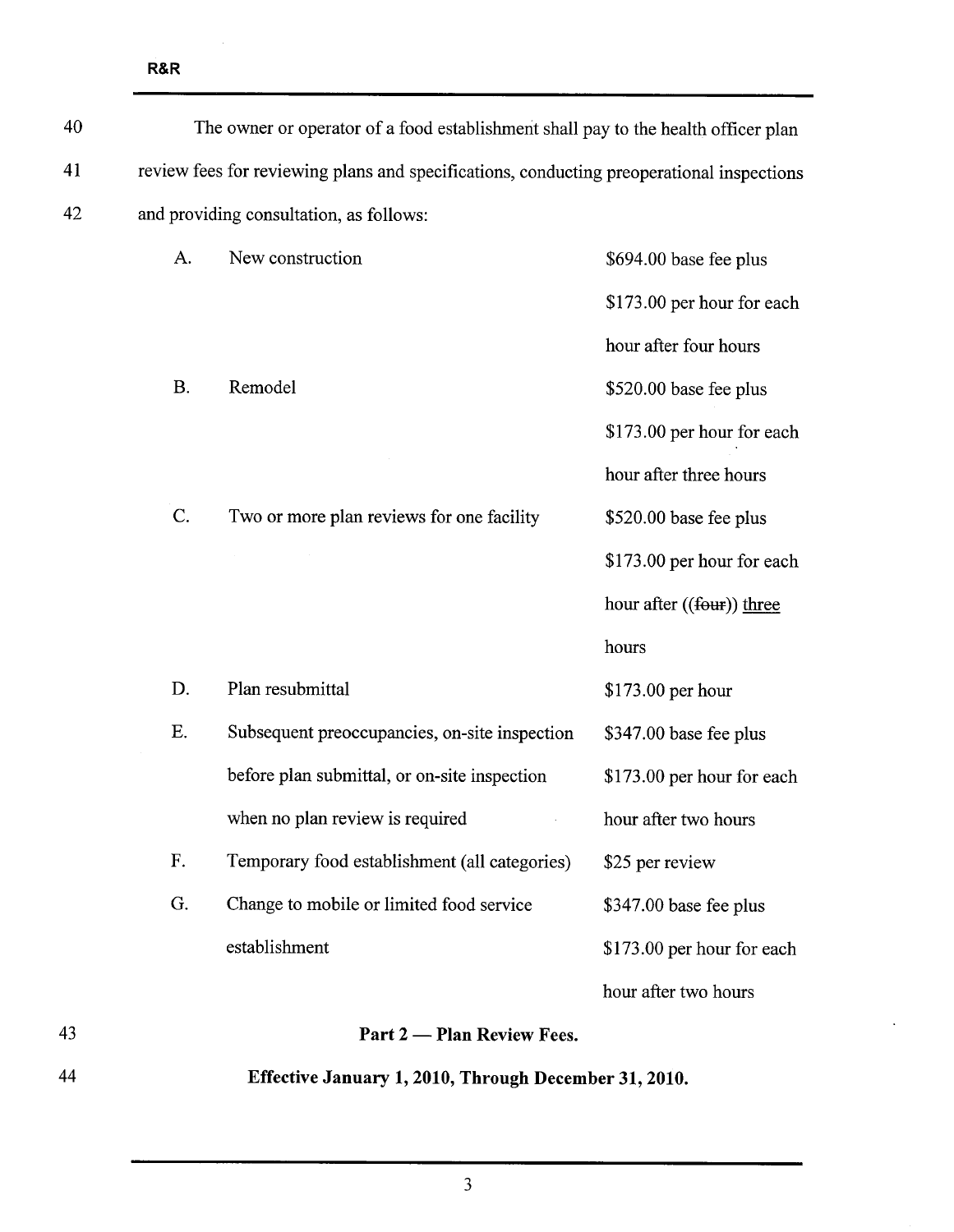| 49 |                                                                                           | Effective January 1, 2011, Through December 31, 2011. |                             |
|----|-------------------------------------------------------------------------------------------|-------------------------------------------------------|-----------------------------|
| 48 |                                                                                           | Part 3 — Plan Review Fees.                            |                             |
|    |                                                                                           |                                                       | hour after two hours        |
|    |                                                                                           | establishment                                         | \$182.00 per hour for each  |
|    | <u>G.</u>                                                                                 | Change to mobile or limited food service              | \$364.00 base fee plus      |
|    | ${\bf F}.$                                                                                | Temporary food establishment (all categories)         | \$25.00 per review          |
|    |                                                                                           | when no plan review is required                       | hour after two hours        |
|    |                                                                                           | before plan submittal, or on-site inspection          | \$182.00 per hour for each  |
|    | Ε.                                                                                        | Subsequent preoccupancies, on-site inspection         | \$364.00 base fee plus      |
|    | D.                                                                                        | Plan resubmittal                                      | \$182.00 per hour           |
|    |                                                                                           |                                                       | hours                       |
|    |                                                                                           |                                                       | hour after $((fout))$ three |
|    |                                                                                           |                                                       | \$182.00 per hour for each  |
|    | C.                                                                                        | Two or more plan reviews for one facility             | \$546.00 base fee plus      |
|    |                                                                                           |                                                       | hour after three hours      |
|    |                                                                                           |                                                       | \$182.00 per hour for each  |
|    | <b>B.</b>                                                                                 | Remodel                                               | \$546.00 base fee plus      |
|    |                                                                                           |                                                       | hour after four hours       |
|    |                                                                                           |                                                       | \$182.00 per hour for each  |
|    | A.                                                                                        | New construction                                      | \$728.00 base fee plus      |
| 47 | and providing consultation, as follows:                                                   |                                                       |                             |
| 46 | review fees for reviewing plans and specifications, conducting preoperational inspections |                                                       |                             |
| 45 | The owner or operator of a food establishment shall pay to the health officer plan        |                                                       |                             |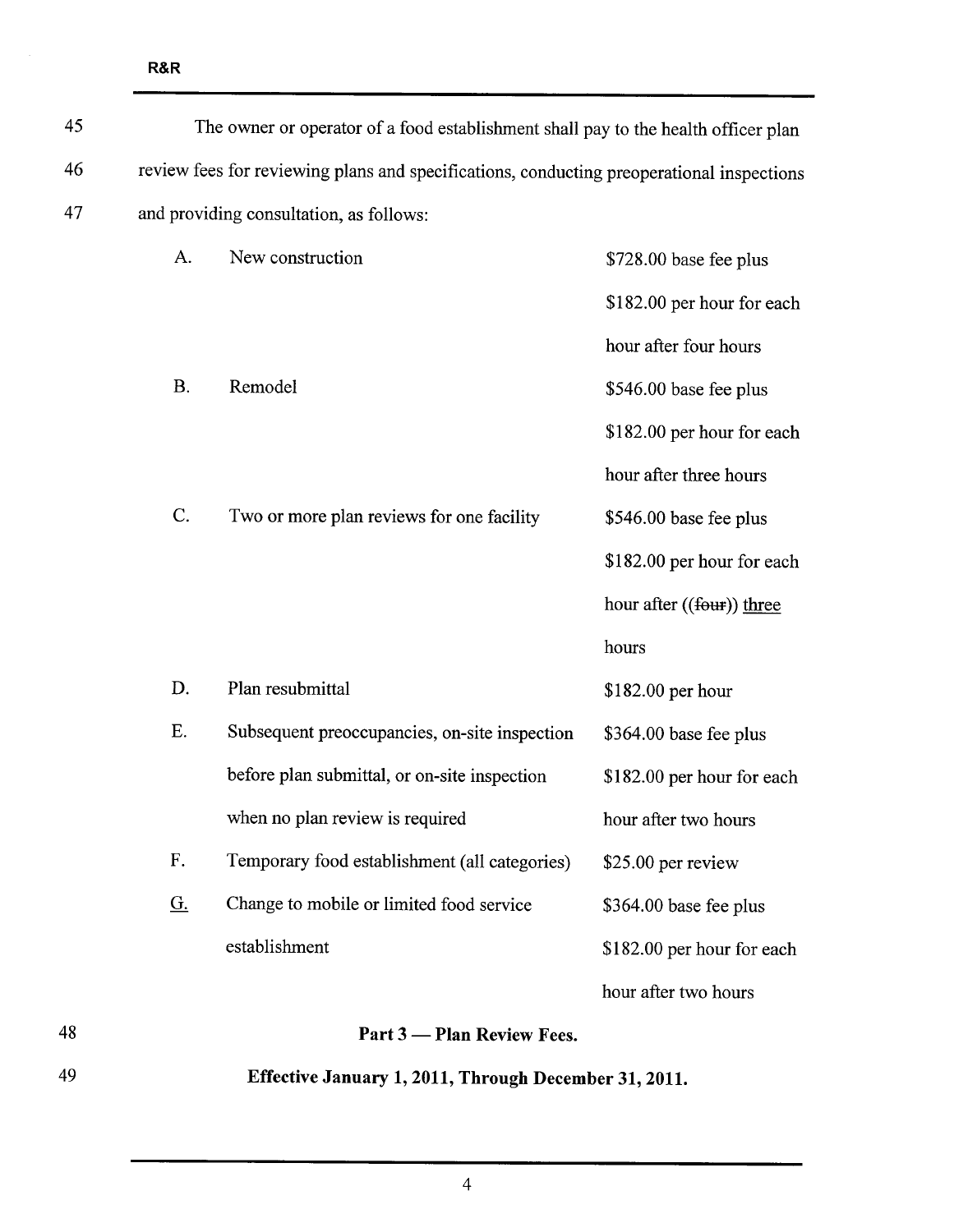| 50 | The owner or operator of a food establishment shall pay to the health officer plan        |                                               |                            |
|----|-------------------------------------------------------------------------------------------|-----------------------------------------------|----------------------------|
| 51 | review fees for reviewing plans and specifications, conducting preoperational inspections |                                               |                            |
| 52 | and providing consultation, as follows:                                                   |                                               |                            |
|    | A.                                                                                        | New construction                              | \$764.00 base fee plus     |
|    |                                                                                           |                                               | \$191.00 per hour for each |
|    |                                                                                           |                                               | hour after four hours      |
|    | <b>B.</b>                                                                                 | Remodel                                       | \$573.00 base fee plus     |
|    |                                                                                           |                                               | \$191.00 per hour for each |
|    |                                                                                           |                                               | hour after four hours      |
|    | $C$ .                                                                                     | Two or more plan reviews for one facility     | \$573.00 base fee plus     |
|    |                                                                                           |                                               | \$191.00 per hour for each |
|    |                                                                                           |                                               | hour after ((four)) three  |
|    |                                                                                           |                                               | hours                      |
|    | D.                                                                                        | Plan resubmittal                              | \$191.00 per hour          |
|    | Ε.                                                                                        | Subsequent preoccupancies, on-site inspection | \$382.00 base fee plus     |
|    |                                                                                           | before plan submittal, or on-site inspection  | \$191.00 per hour for each |
|    |                                                                                           | when no plan review is required               | hour after two hours       |
|    | F.                                                                                        | Temporary food establishment (all categories) | \$25.00 per review         |
|    | <u>G.</u>                                                                                 | Change to mobile or limited food service      | \$382.00 base fee plus     |
|    |                                                                                           | establishment                                 | \$191.00 per hour for each |
|    |                                                                                           |                                               | hour after two hours       |
| 53 |                                                                                           | Part 4 — Plan Review Fees.                    |                            |
| 54 | Effective January 1, 2012, and Thereafter.                                                |                                               |                            |

5

 $\sim 10$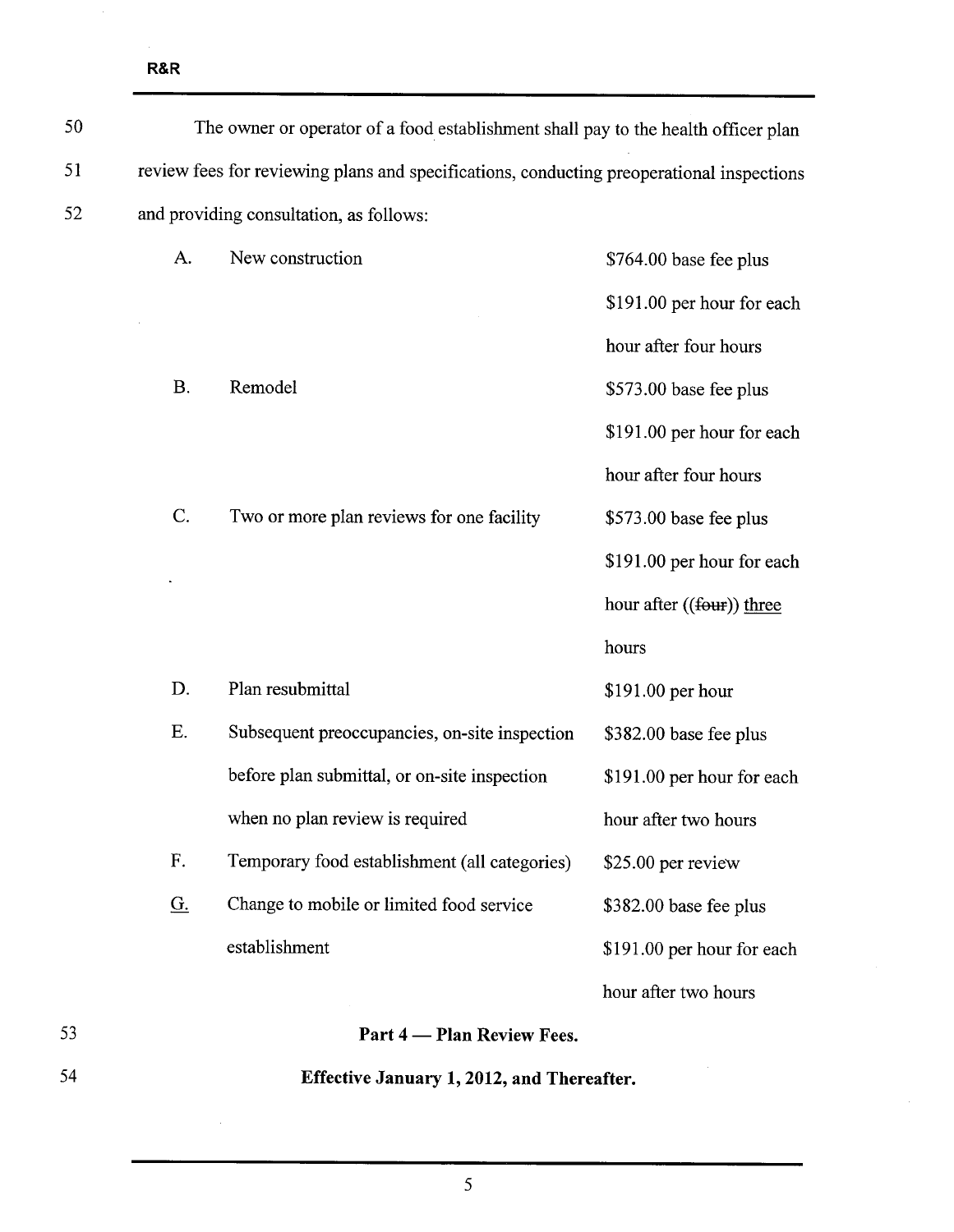| 55 | The owner or operator of a food establishment shall pay to the health officer plan        |                                               |                            |
|----|-------------------------------------------------------------------------------------------|-----------------------------------------------|----------------------------|
| 56 | review fees for reviewing plans and specifications, conducting preoperational inspections |                                               |                            |
| 57 |                                                                                           | and providing consultation, as follows:       |                            |
|    | A.                                                                                        | New construction                              | \$804.00 base fee, plus    |
|    |                                                                                           |                                               | \$201.00 per hour for each |
|    |                                                                                           |                                               | hour after four hours      |
|    | <b>B.</b>                                                                                 | Remodel                                       | \$603.00 base fee plus     |
|    |                                                                                           |                                               | \$201.00 per hour for each |
|    |                                                                                           |                                               | hour after four hours      |
|    | C.                                                                                        | Two or more plan reviews for one facility     | \$603.00 base fee plus     |
|    |                                                                                           |                                               | \$201.00 per hour for each |
|    |                                                                                           |                                               | hour after ((four)) three  |
|    |                                                                                           |                                               | hours                      |
|    | D.                                                                                        | Plan resubmittal                              | \$201.00 per hour          |
|    | E.                                                                                        | Subsequent preoccupancies, on-site inspection | \$402.00 base fee plus     |
|    |                                                                                           | before plan submittal, or on-site inspection  | \$201.00 per hour for each |
|    |                                                                                           | when no plan review is required               | hour after two hours       |
|    | F.                                                                                        | Temporary food establishment (all categories) | \$25.00 per review         |

58